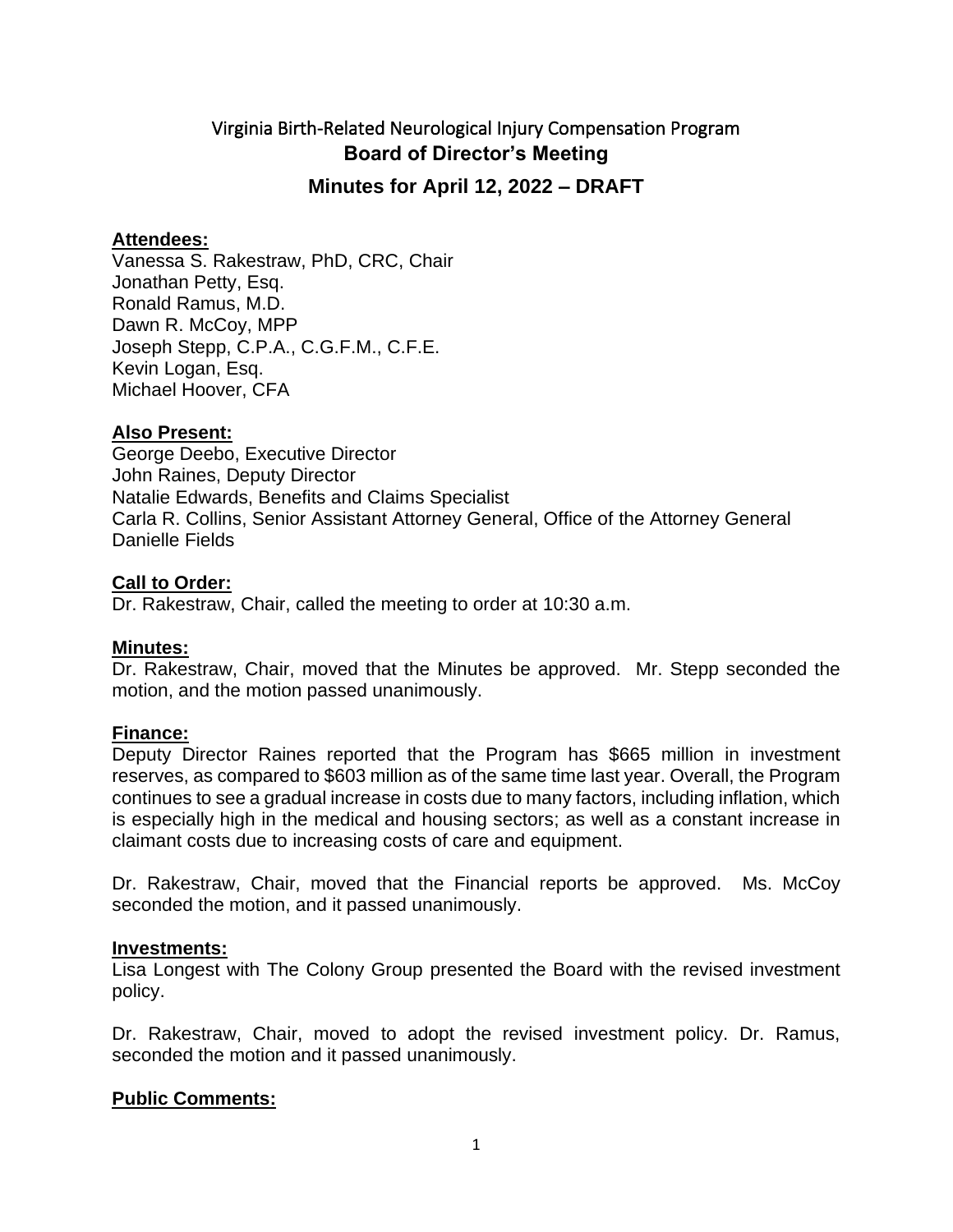Ms. Danielle Fields arrived at 10:30 a.m. to comment on the market regarding obtaining new vans during the current supply chain difficulties. Board members expressed their appreciation for her input.

# **Closed Session (Claimants' Issues, Ratifications and Settlements):**

In accordance with the provisions of Section 2.2-3711  $(A)(7)$  and  $(8)$  and 2.2-3705.5 (11) of the Code of Virginia, Dr. Ramus moved that the Board go into closed meeting for the purpose of

Consultation with legal counsel and briefings by staff members or consultants pertaining to actual or probable litigation, where such consultation or briefing in open meeting would adversely affect the negotiating or litigating posture of the Board, and consultation with legal counsel employed or retained by the Board regarding specific legal matters requiring the provision of legal advice by such counsel regarding:

Discussion of records the Virginia Birth-Related Neurological Injury Compensation Program is required to keep confidential pursuant to Virginia Code Section 38.2-5002.2; more specifically, records concerning the deliberations of the board of directors in connection with specific claims, as prevented from being disclosed by Virginia Code Section 38.2-5002.2 (iii).

The motion was seconded by Mr. Petty, and it passed unanimously.

# **CERTIFICATION**

Dr. Ramus, moved the adoption of the following resolution:

**WHEREAS**, the Virginia Birth-Related Neurological Injury Compensation Program's Board has convened a closed meeting on this date pursuant to an affirmative recorded vote and in accordance with the provisions of The Virginia Freedom of Information Act; and

**WHEREAS,** Section 2.2 3712 of the Code of Virginia requires a certification by this Board that such closed meeting was conducted in conformity with Virginia law;

**NOW, THEREFORE, BE IT RESOLVED,** that the Virginia Birth-Related Neurological Injury Compensation Program Board certifies that, to the best of each member's knowledge, (i) only public business matters lawfully exempted from open meeting requirements by Virginia law were discussed in the closed meeting to which this certification resolution applies, and (ii) only such public business matters as were identified in the motion convening the closed meeting were heard, discussed or considered by the Board.

Mr. Stepp seconded the motion. The Board members were polled individually, and each certified the motion.

# **Results of Closed Session (Claimants' Issues, Ratifications and Settlements):**

B-21-14, B-21-13, and B-07-02: Mr. Petty moved that the Board ratify the settlements in lieu of litigation concerning the reimbursements/ compensation claims and the fees and